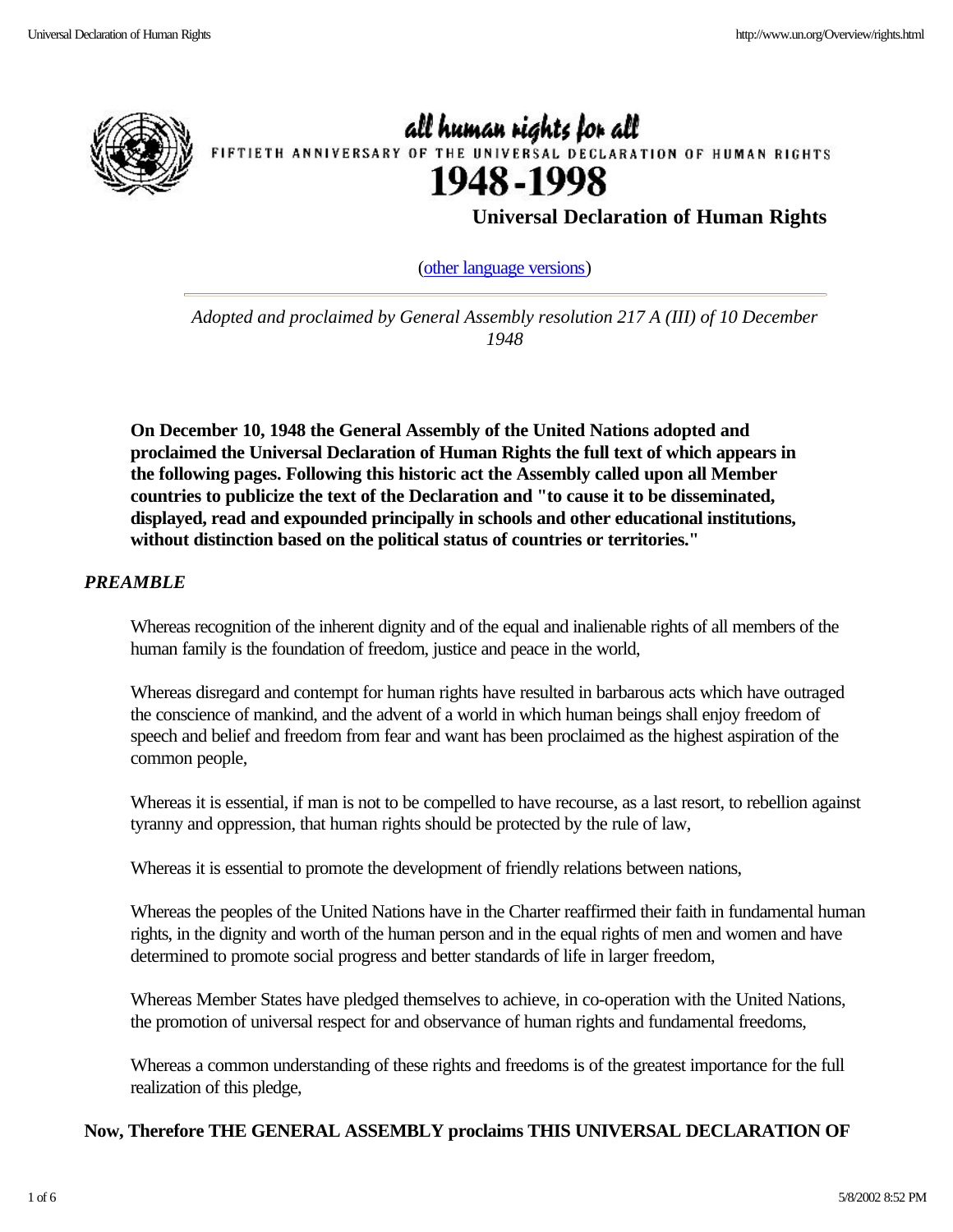**HUMAN RIGHTS** as a common standard of achievement for all peoples and all nations, to the end that every individual and every organ of society, keeping this Declaration constantly in mind, shall strive by teaching and education to promote respect for these rights and freedoms and by progressive measures, national and international, to secure their universal and effective recognition and observance, both among the peoples of Member States themselves and among the peoples of territories under their jurisdiction.

# *Article 1.*

All human beings are born free and equal in dignity and rights.They are endowed with reason and conscience and should act towards one another in a spirit of brotherhood.

# *Article 2.*

Everyone is entitled to all the rights and freedoms set forth in this Declaration, without distinction of any kind, such as race, colour, sex, language, religion, political or other opinion, national or social origin, property, birth or other status. Furthermore, no distinction shall be made on the basis of the political, jurisdictional or international status of the country or territory to which a person belongs, whether it be independent, trust, non-self-governing or under any other limitation of sovereignty.

# *Article 3.*

Everyone has the right to life, liberty and security of person.

# *Article 4.*

No one shall be held in slavery or servitude; slavery and the slave trade shall be prohibited in all their forms.

# *Article 5.*

No one shall be subjected to torture or to cruel, inhuman or degrading treatment or punishment.

# *Article 6.*

Everyone has the right to recognition everywhere as a person before the law.

# *Article 7.*

All are equal before the law and are entitled without any discrimination to equal protection of the law. All are entitled to equal protection against any discrimination in violation of this Declaration and against any incitement to such discrimination.

# *Article 8.*

Everyone has the right to an effective remedy by the competent national tribunals for acts violating the fundamental rights granted him by the constitution or by law.

### *Article 9.*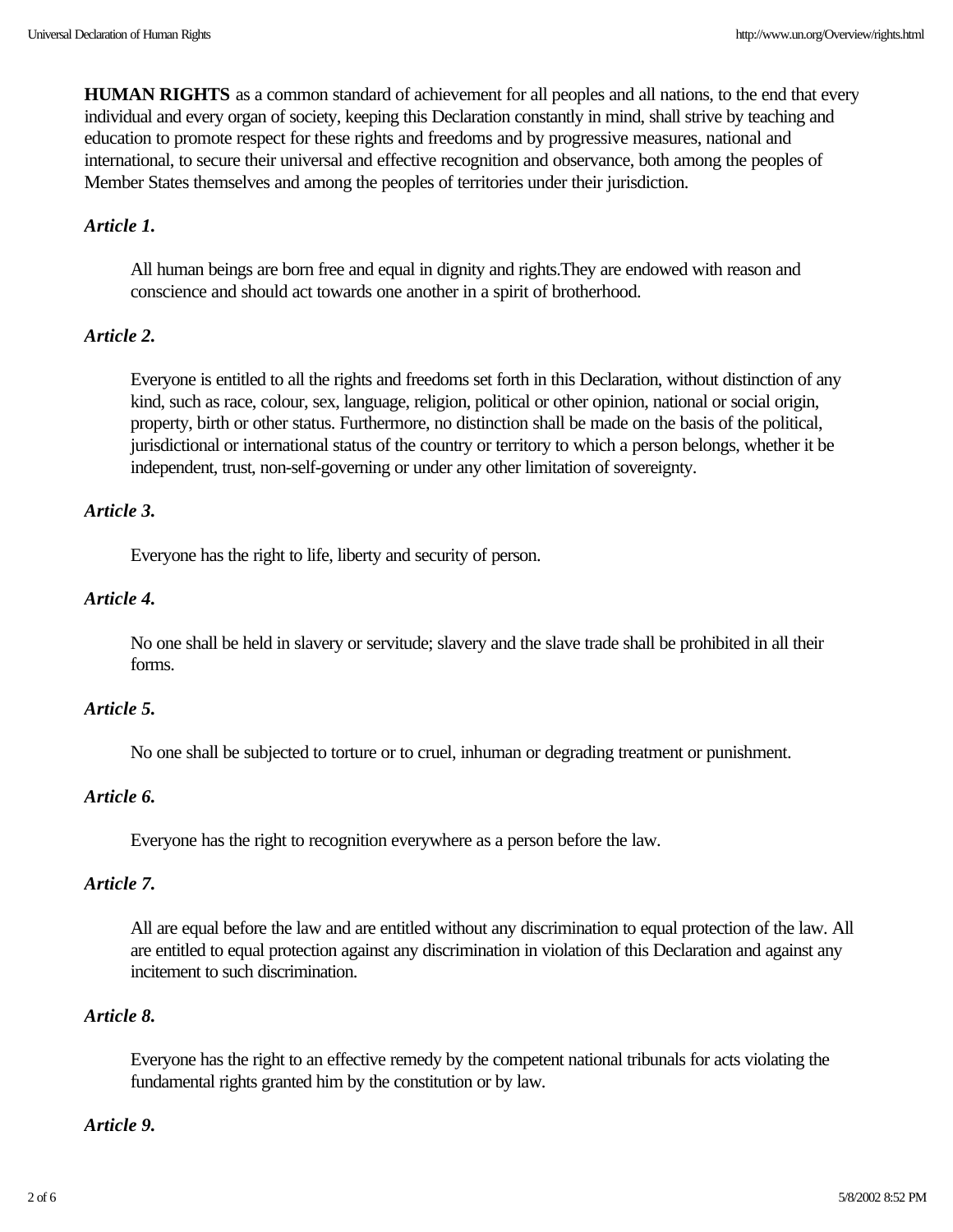No one shall be subjected to arbitrary arrest, detention or exile.

#### *Article 10.*

Everyone is entitled in full equality to a fair and public hearing by an independent and impartial tribunal, in the determination of his rights and obligations and of any criminal charge against him.

# *Article 11.*

(1) Everyone charged with a penal offence has the right to be presumed innocent until proved guilty according to law in a public trial at which he has had all the guarantees necessary for his defence.

(2) No one shall be held guilty of any penal offence on account of any act or omission which did not constitute a penal offence, under national or international law, at the time when it was committed. Nor shall a heavier penalty be imposed than the one that was applicable at the time the penal offence was committed.

### *Article 12.*

No one shall be subjected to arbitrary interference with his privacy, family, home or correspondence, nor to attacks upon his honour and reputation. Everyone has the right to the protection of the law against such interference or attacks.

# *Article 13.*

(1) Everyone has the right to freedom of movement and residence within the borders of each state.

(2) Everyone has the right to leave any country, including his own, and to return to his country.

#### *Article 14.*

(1) Everyone has the right to seek and to enjoy in other countries asylum from persecution.

(2) This right may not be invoked in the case of prosecutions genuinely arising from non-political crimes or from acts contrary to the purposes and principles of the United Nations.

#### *Article 15.*

(1) Everyone has the right to a nationality.

(2) No one shall be arbitrarily deprived of his nationality nor denied the right to change his nationality.

# *Article 16.*

(1) Men and women of full age, without any limitation due to race, nationality or religion, have the right to marry and to found a family. They are entitled to equal rights as to marriage, during marriage and at its dissolution.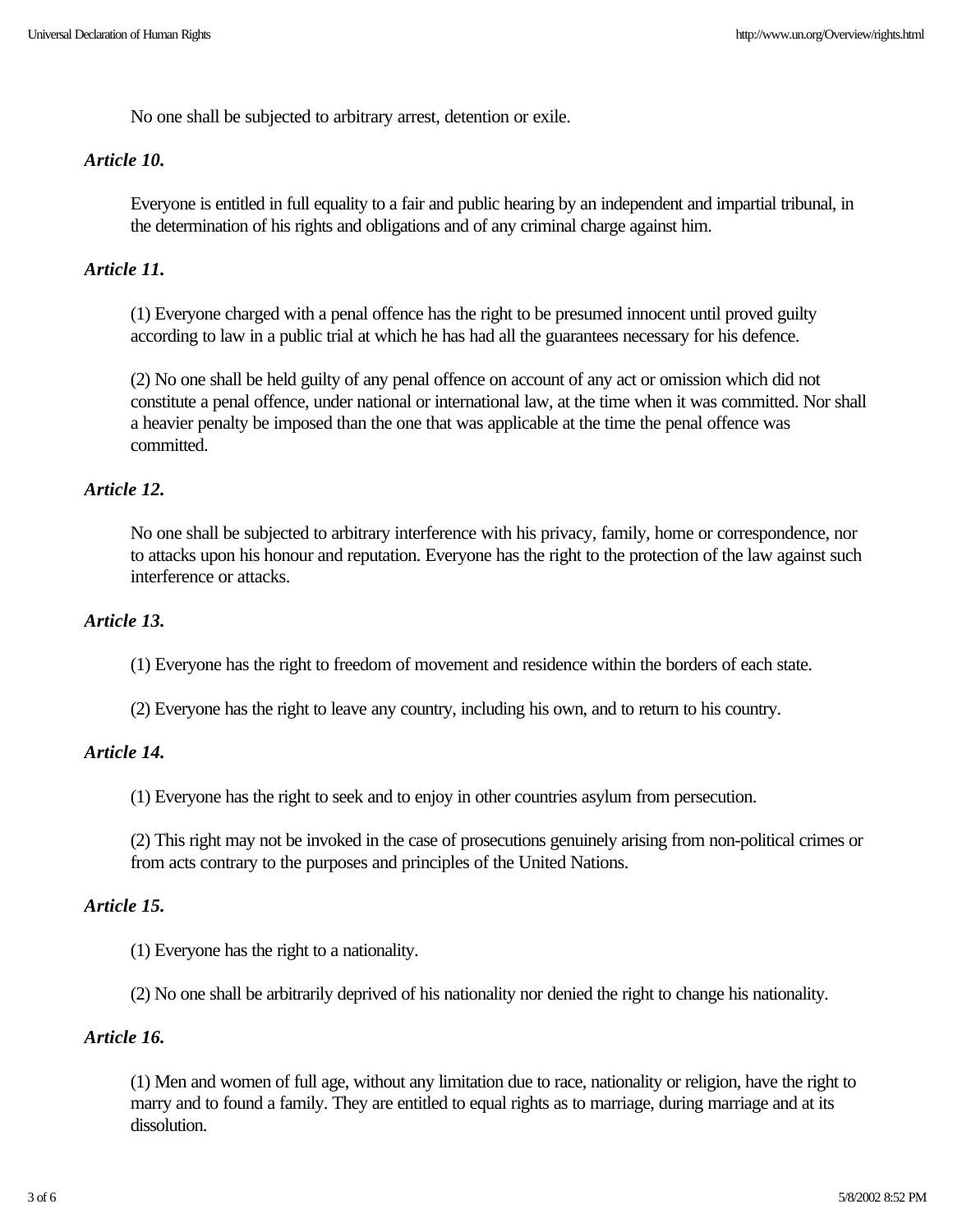(2) Marriage shall be entered into only with the free and full consent of the intending spouses.

(3) The family is the natural and fundamental group unit of society and is entitled to protection by society and the State.

# *Article 17.*

(1) Everyone has the right to own property alone as well as in association with others.

(2) No one shall be arbitrarily deprived of his property.

### *Article 18.*

Everyone has the right to freedom of thought, conscience and religion; this right includes freedom to change his religion or belief, and freedom, either alone or in community with others and in public or private, to manifest his religion or belief in teaching, practice, worship and observance.

### *Article 19.*

Everyone has the right to freedom of opinion and expression; this right includes freedom to hold opinions without interference and to seek, receive and impart information and ideas through any media and regardless of frontiers.

#### *Article 20.*

(1) Everyone has the right to freedom of peaceful assembly and association.

(2) No one may be compelled to belong to an association.

# *Article 21.*

(1) Everyone has the right to take part in the government of his country, directly or through freely chosen representatives.

(2) Everyone has the right of equal access to public service in his country.

(3) The will of the people shall be the basis of the authority of government; this will shall be expressed in periodic and genuine elections which shall be by universal and equal suffrage and shall be held by secret vote or by equivalent free voting procedures.

# *Article 22.*

Everyone, as a member of society, has the right to social security and is entitled to realization, through national effort and international co-operation and in accordance with the organization and resources of each State, of the economic, social and cultural rights indispensable for his dignity and the free development of his personality.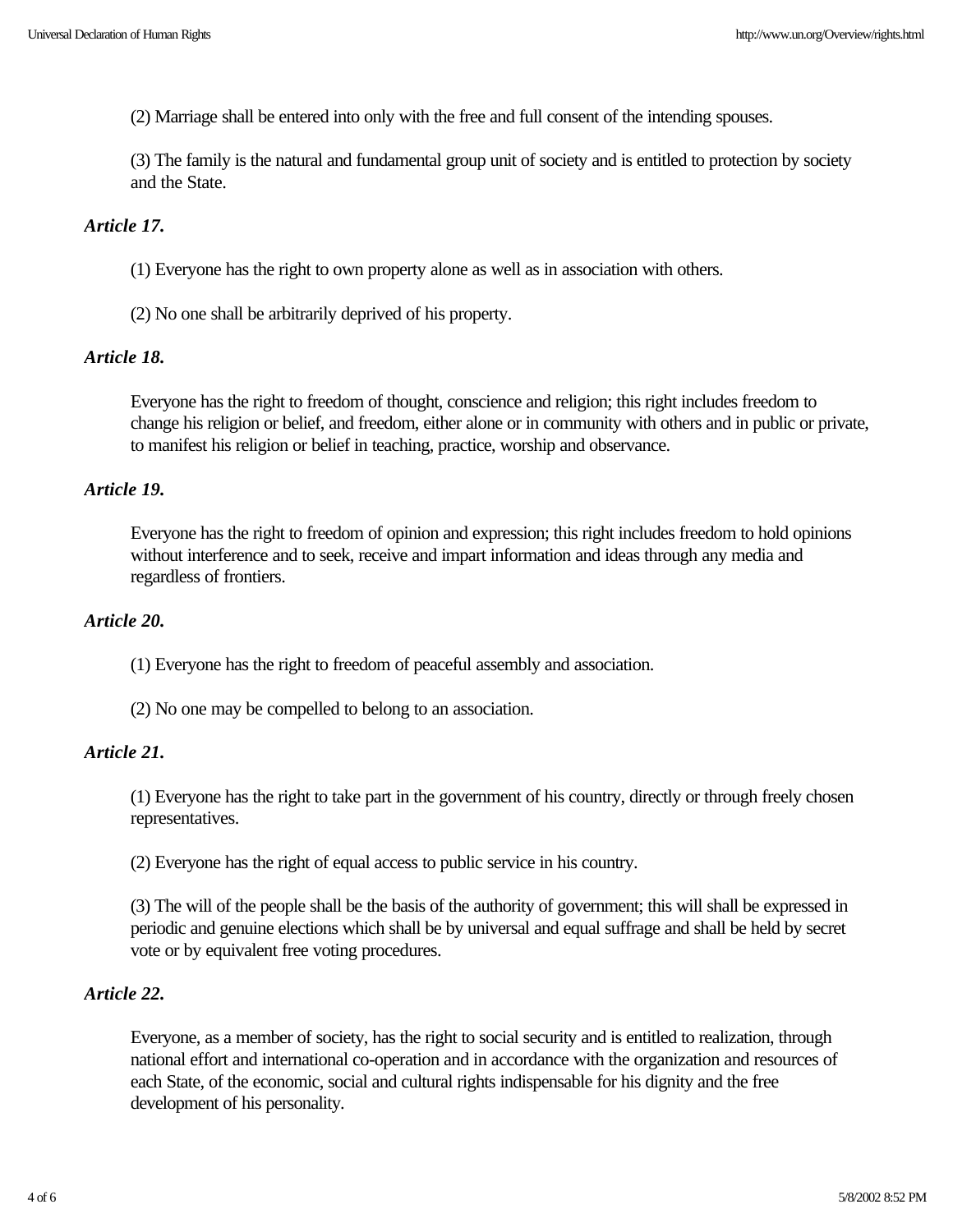### *Article 23.*

(1) Everyone has the right to work, to free choice of employment, to just and favourable conditions of work and to protection against unemployment.

(2) Everyone, without any discrimination, has the right to equal pay for equal work.

(3) Everyone who works has the right to just and favourable remuneration ensuring for himself and his family an existence worthy of human dignity, and supplemented, if necessary, by other means of social protection.

(4) Everyone has the right to form and to join trade unions for the protection of his interests.

# *Article 24.*

Everyone has the right to rest and leisure, including reasonable limitation of working hours and periodic holidays with pay.

# *Article 25.*

(1) Everyone has the right to a standard of living adequate for the health and well-being of himself and of his family, including food, clothing, housing and medical care and necessary social services, and the right to security in the event of unemployment, sickness, disability, widowhood, old age or other lack of livelihood in circumstances beyond his control.

(2) Motherhood and childhood are entitled to special care and assistance. All children, whether born in or out of wedlock, shall enjoy the same social protection.

#### *Article 26.*

(1) Everyone has the right to education. Education shall be free, at least in the elementary and fundamental stages. Elementary education shall be compulsory. Technical and professional education shall be made generally available and higher education shall be equally accessible to all on the basis of merit.

(2) Education shall be directed to the full development of the human personality and to the strengthening of respect for human rights and fundamental freedoms. It shall promote understanding, tolerance and friendship among all nations, racial or religious groups, and shall further the activities of the United Nations for the maintenance of peace.

(3) Parents have a prior right to choose the kind of education that shall be given to their children.

# *Article 27.*

(1) Everyone has the right freely to participate in the cultural life of the community, to enjoy the arts and to share in scientific advancement and its benefits.

(2) Everyone has the right to the protection of the moral and material interests resulting from any scientific, literary or artistic production of which he is the author.